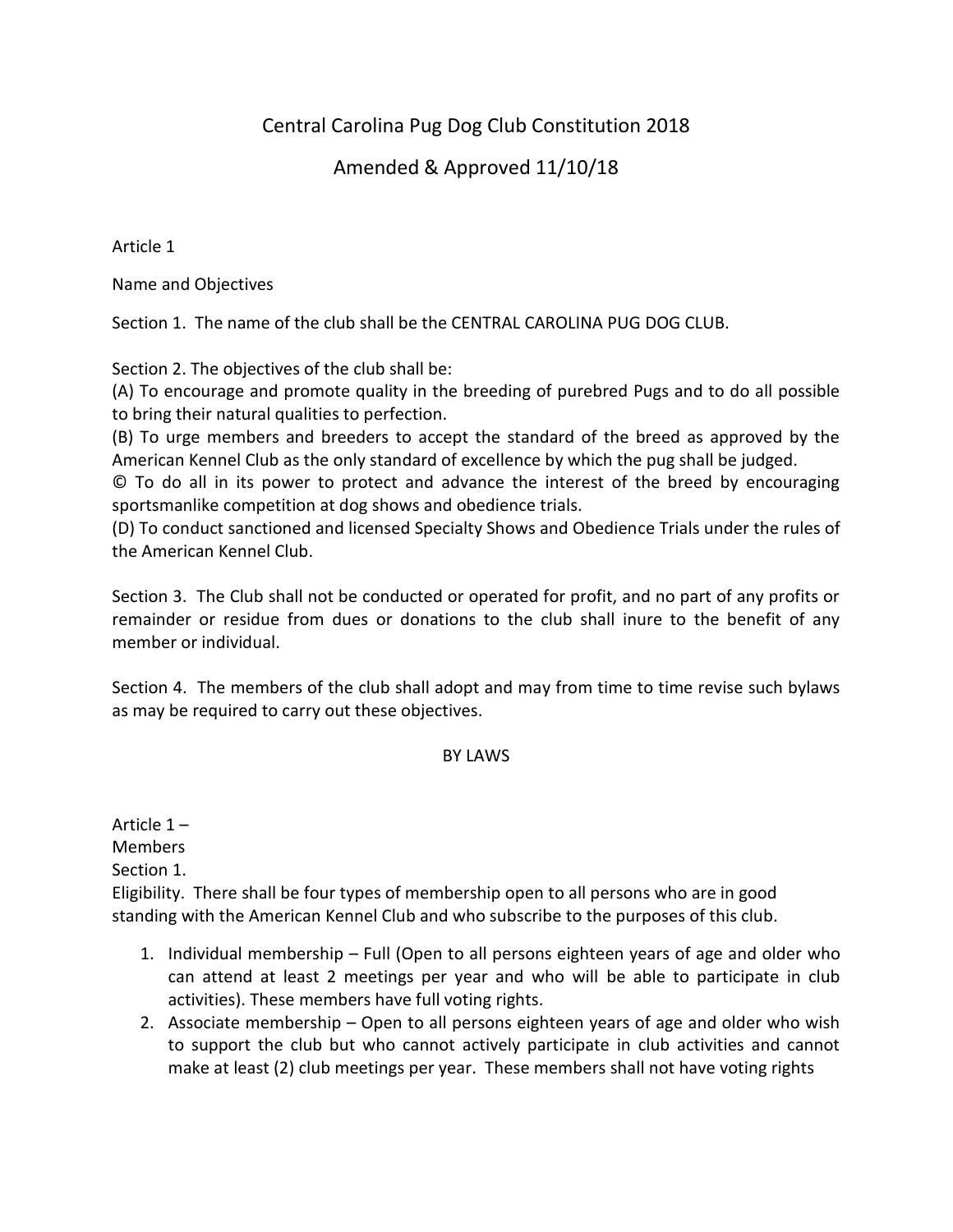- 3. Lifetime membership Open to all persons who have served the club for at least 15 years and who the Board of Directors has determined is deserving of this recognition
- 4. Family membership-open to households of two members who each have an individual vote.
- 5. Junior membership Open to all persons under the age of eighteen who wish to participate in club activities. These members will not have voting rights.

# Section 2.

**Dues.** Membership dues shall be an amount determined by the Board of Directors, not to exceed \$75.00 for Family; \$50.00 for Full Individual; \$40.00 for Associate; and no charge to Juniors and Lifetime Memberships. Dues for any person joining after the seventh month shall be one half the amount of a full year. During the month of November the Treasurer shall send to each member a statement for his dues for the ensuing year. There will be an increase in 2018 with dues to be paid as follows: \$40 for Family; \$25.00 for Full Individual, \$20.00 for Associate; and no charge to Juniors and Lifetime Memberships.

Section 3. Election to membership. Each applicant for membership shall apply on a form as approved by the Board of Directors and which shall provide that the applicant agrees to abide by the constitution and By Laws and the rules of the American Kennel Club. The application shall state the name, address, and occupation of the supplicant, and it shall carry the endorsement of two members in good standing. Accompanying the application, the prospective member shall submit dues payment for the current year.

All applications are to be filed with the Secretary and each application is to be read at the first meeting of the club following its receipt. At the next meeting of the club the application will be voted on by secret ballot and affirmative votes of ¾ of the members present and voting at that meeting shall be required to elect the applicant.

Applicants for membership who have been rejected by the club may not re-apply within 6 months after such rejection.

# Section 4.

Terminating of Membership. Memberships may be terminated:

- (A) By resignation. Any member in good standing my resign from the club upon written notice to the Secretary: but no member may resign when in debt to the club. Dues obligations are considered a debt to the club and they become incurred on the first day of the fiscal year.
- (B) Lapsing. A membership will be considered as lapsed and automatically terminated if such a member's dues remain unpaid for 60 days after the first day of the fiscal year. However the Board may grant an additional 60 days of grace to such delinquent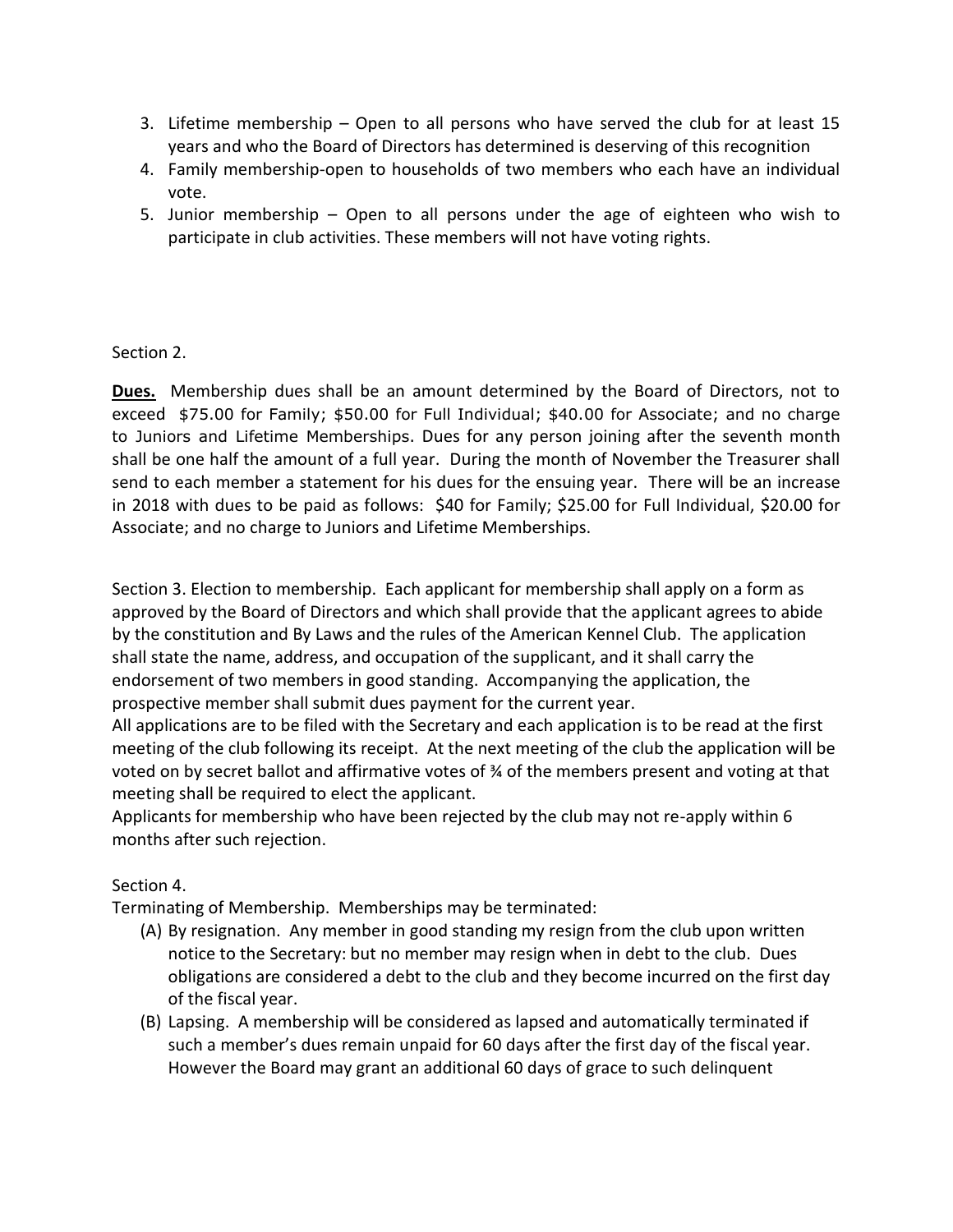members in meritorious cases. In no case may a person be unpaid as of the date of the meeting.

(C) Expulsion. A membership may be terminated by expulsion as provided in Article VI of the By Laws.

## Article II

Meetings and Voting

# Section 1.

Club meeting. Meeting of the club shall be held in the Burlington, N. C. area every quarter, at such hour and place as may be determined by the Board of Directors. Written notice of each meeting shall be mailed by the Secretary at least ten days prior to the date of the meeting. The quorum for such meetings shall be 20% of the membership excluding Associate members and junior members.

Section 2.

Special Club Meeting. Special club meetings may be called by the President, or by a majority vote of the members of the Board of Directors who are present and voting at any regular or special meeting of the Board, and shall be called by the Secretary upon receipt of a petition signed by five members of the club who are in good standing. Such special meetings shall be held in the Burlington, N. C. Area, at such place, date, and hour as may be designated by the person or persons authorized herein to call such meetings. Written notice of such meetings shall be mailed or emailed by the Secretary at least five days and not more than fifteen days prior to the date of the meeting, and said notice shall state the purpose of the meeting, and no other club business may be transacted there at. The quorum for such a meeting shall be 20% of the members in good standing excluding Associate Members and Junior Members.

# Section 3.

Board Meetings. Meetings of the Board of Directors shall be held in the Burlington, NC area at least four times yearly, at such time and place as may be designated by the Board. Written notice of such meeting shall be mailed by the Secretary at least five days prior to the date of the meeting. The quorum for such a meeting shall be a majority of the Board.

# Section 4.

Special Board Meetings. Special meetings of the board may be called by the President; and shall be called by the Secretary upon receipt of a written request signed by at least three (3) members of the Board. Such special meetings shall be held in the Burlington, NC area at such a place, date and hour as may be designated by the person authorized herein to call such meetings. Written notice of such meeting shall be mailed by the Secretary at least 5 days and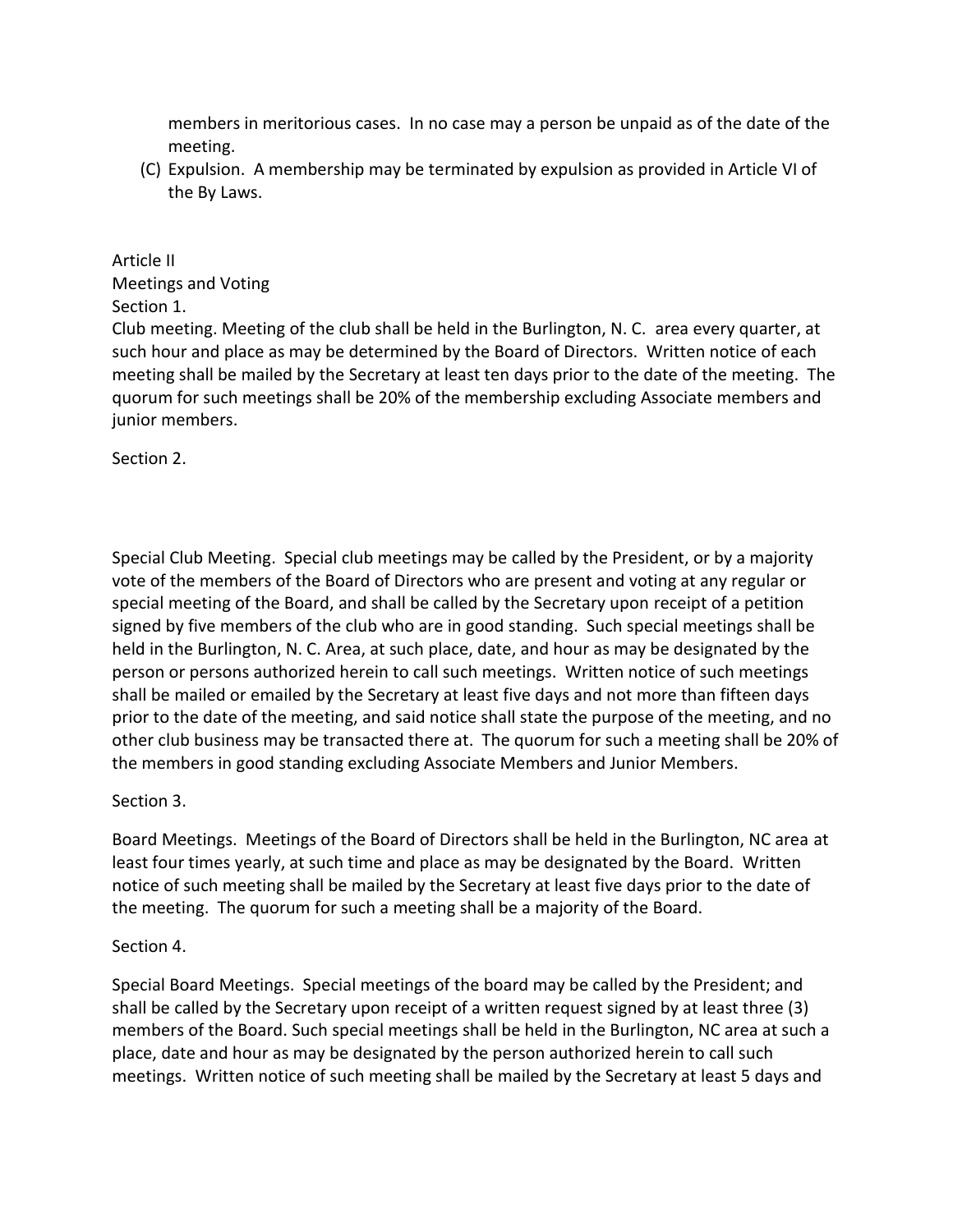not more than 10 days prior to the date of the meeting and no other business shall be transacted thereat. A quorum for such a meeting shall be a majority of the Board.

# Section 5.

Voting. Each member holding full membership in good standing whose dues are paid for the current year shall be entitled to one vote at any meeting of the club at which he is present. Proxy voting will not be permitted at any club meeting or election.

Article III

Directors and Officers

Section 1.

Board of Directors. The Board of Directors shall be comprised of the President, Vice President, Secretary, Treasurer, and three (3) persons all of whom shall be members in good standing The aforementioned officers of the club shall be elected for a one year term at the club's annual meeting as provided in Article IV and shall serve until their successors are elected. General management of the club's affairs shall be entrusted to the Board of Directors.

Section 2.

Officers. The club's officers, consisting of the President, Vice President, Secretary, and Treasurer shall serve in their respective capacities both with regard to the club and its meetings and the Board and its meetings.

(A)The President shall preside at all meetings of the club and of the Board, and shall have the duties and powers normally appurtenant to the office of the President in addition to those particularly specified in these bylaws. A member may only serve as President for four years (2) consecutive 2 year terms.

(B) The Vice President shall have the duties and exercise the powers of the President in case of the Presidents death, absence, or incapacity.

(C) The Secretary shall keep a record of all meetings of the Club and the Board and of all matters of which a record shall be ordered by the club. He shall have charge of the correspondence, notify members of meetings, notify new members of their election to membership, notify officers and directors of their election to office keep a roll of the members of the club with their addresses, and carry out such other duties as are prescribed in these bylaws.

(D) The Treasurer shall collect and receive all monies due or belonging to the club. He shall deposit the same in a bank designated by the Board, in the name of the club. His books shall at all times be open to inspection of the Board and he shall report to them at every meeting the condition of the club's finances and every item of receipt or payment not before reported. At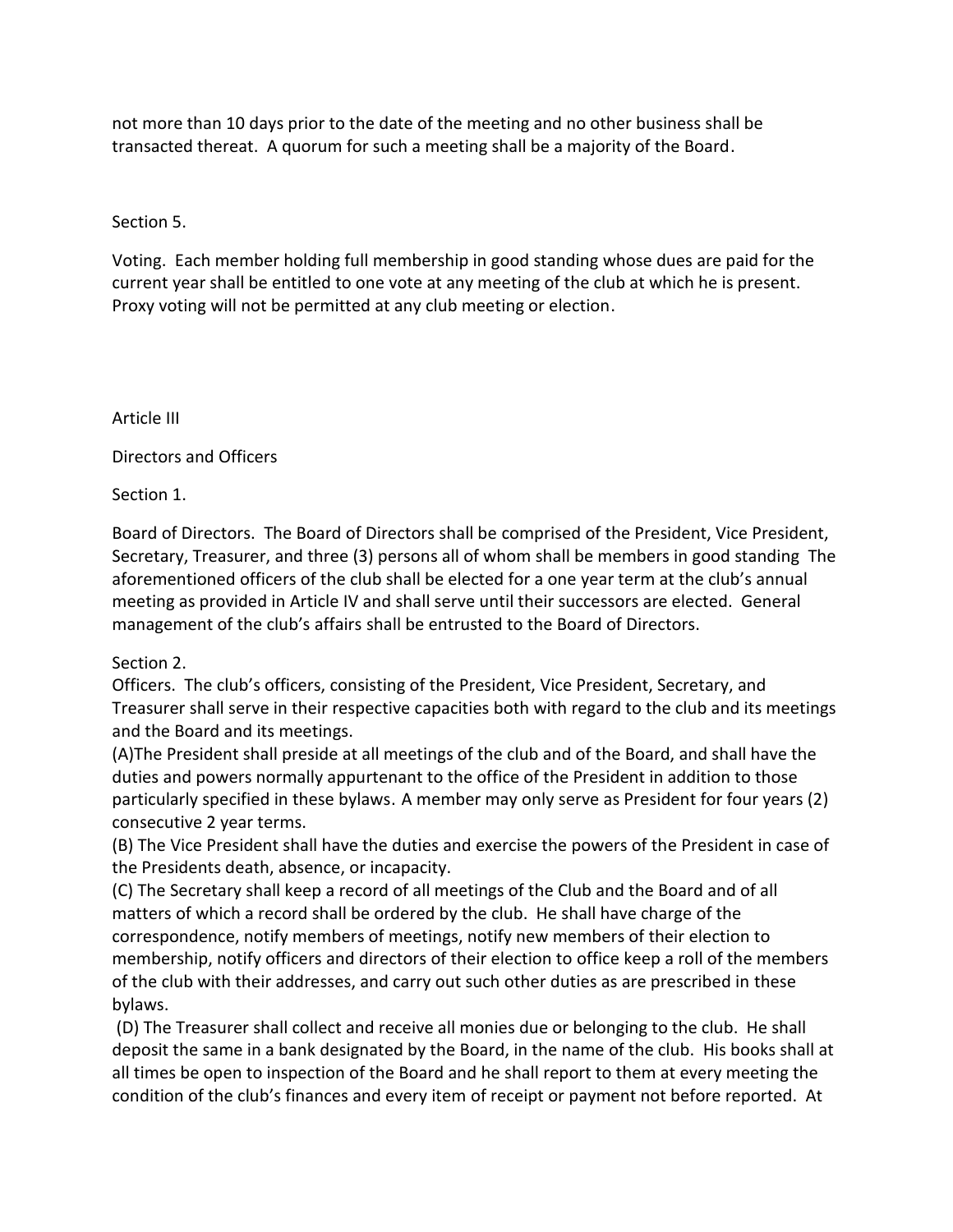the annual meeting he shall render an account of all monies received and expended during the previous fiscal year. The Treasurer shall be bonded in such amount as the Board of Directors shall determine.

#### Section 3.

Vacancies. Any vacancies occurring on the Board or among the Officers during the year shall be filled until the next election by a majority vote of all the then members of the Board at its first regular meeting following the creation of such vacancy, or at a special Board meeting called for that purpose, except that a vacancy in the office of President shall be filled automatically by the Vice President and the resulting vacancy in the office of the Vice President shall be filled by the Board.

Article IV The Club Year, Annual Meeting, Elections.

Section 1. Club Year. The Club's fiscal year shall begin on the  $1<sup>st</sup>$  day of January and end on the 31<sup>st</sup> day of December. The Club's official year shall begin at the annual meeting and shall continue through the next annual meeting.

Section 2. Annual Meeting. The annual meeting shall be held in the first quarter, at which Officers and Directors for the ensuing year shall be elected by secret, written ballot from among those nominated in accordance with Section 4 of the Article. They shall take office immediately upon the conclusion of the election and each retiring officer shall turn over to his successor in office all properties and records relating to that office within 30 days after the elections.

Section 3. Elections. The nominated candidate receiving the greatest number of votes for each office shall be declared elected. The nominated candidate for position on the Board who receive the greatest number of votes shall be declared elected.

Section 4. Nominations. No person may be candidate in a club election who has not been nominated. During the Second quarter the Board shall select a nominating committee consisting of three members and two alternates, not more than one of whom may be a member of the Board. The Secretary shall immediately notify the committeemen and alternates of their selection. The Board shall name a chairman for the committee and it shall be his duty to call a committee meeting which shall be held on or before the third quarter. (A) The Committee shall nominate one candidate for each office and position on the Board, and after securing the consent of each person so nominated, shall immediately report their nomination to the Secretary in writing. Nominees must have attended two meetings in the current year and be members in good standing.

(B) Upon receipt of the nominating committee's report, the Secretary shall notify each member in writing of the committee's slate at least two weeks prior to the third quarter meeting. (C) Additional nominations may be made at the third quarter meeting by any member in attendance provided that the person nominated does not decline when his name is proposed, and provided further that if the proposed candidate is not in attendance at this meeting, his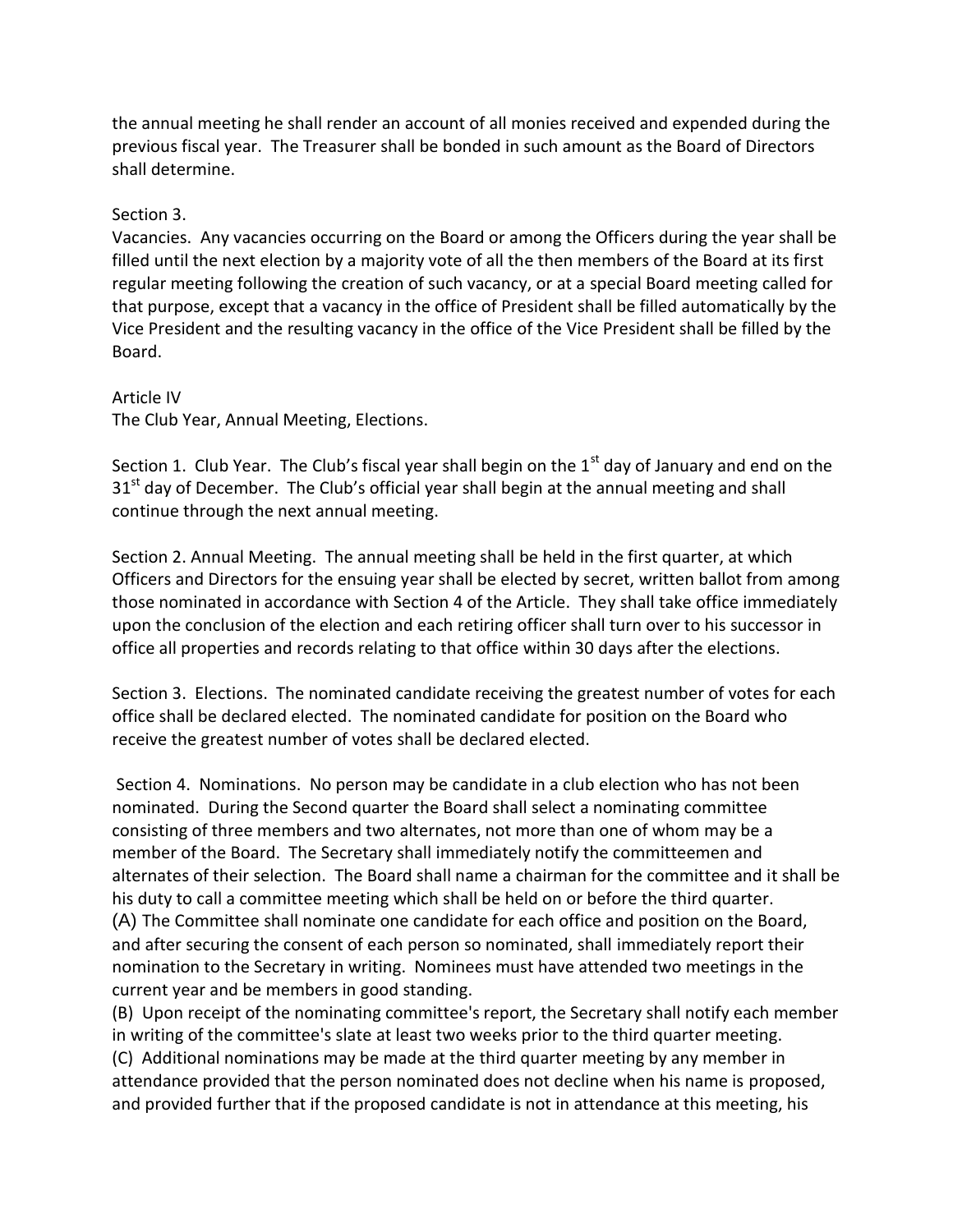proposer shall present to the Secretary a written statement from the proposed candidate signifying his willingness to be a candidate. No person may be a candidate for more than one position.

(D) Nominations cannot be made at the annual meeting or in any other manner other than as provided in the section.

## Article V

# Committees

## Section 1.

The Board may each year appoint standing committees to advance the work of the club in such matters as Specialty Shows, Obedience Trials, Trophies, Prizes, Membership, and other fields which may well be served by committees. Such committees shall always be subject to the final authority of the Board. Special committees may also be appointed by the Board to aid it on particular projects.

## Article VI

## Section 1.

American Kennel Club Suspension. Any member who is suspended from the AKC shall have the privileges of this club suspended for a like period.

## Section2.

Charges. Any member may prefer changes against a member for alleged misconduct prejudicial to the best interest of the club or the breed. Written charges with specifications must be filed in duplicate with the Secretary together with a deposit of \$25 which shall be forfeited if such charges are not sustained by the Board following a hearing. The Secretary shall promptly send a copy of the chargers to each member of the Board or present them at a Board meeting, and the Board shall first consider whether the actions alleged in the charges, if proven, might constitute conduct prejudicial to the best interest of the club. If the Board considers that the charges do not allege conduct which would be prejudicial to the best interest of the club it may refuse to entertain jurisdiction. If the Board entertains jurisdiction of the charges it shall fix a date of hearing by the Board not less than 3 weeks not more than 6 weeks thereafter. The Secretary shall promptly send one copy of the charges to the accused member by registered mail together with a notice of the hearing and an assurance that the defendant may personally appear in his own defense and bring witnesses if he wishes.

# Section 3

Board Hearing. The Board shall have complete authority to decide whether counsel may attend the hearing, but both complainant and defendant shall be treated uniformly in that regard. Should the charges be sustained, after hearing all the evidence and testimony presented by complainant and defendant, the Board may by a majority vote of those present suspend the defendant from all privileges of the club for not more than 6 months from the date of the hearing. If it deems that punishment insufficient, it may also recommend to the membership that the penalty be expulsion. In such case the suspension shall not restrict the defendant's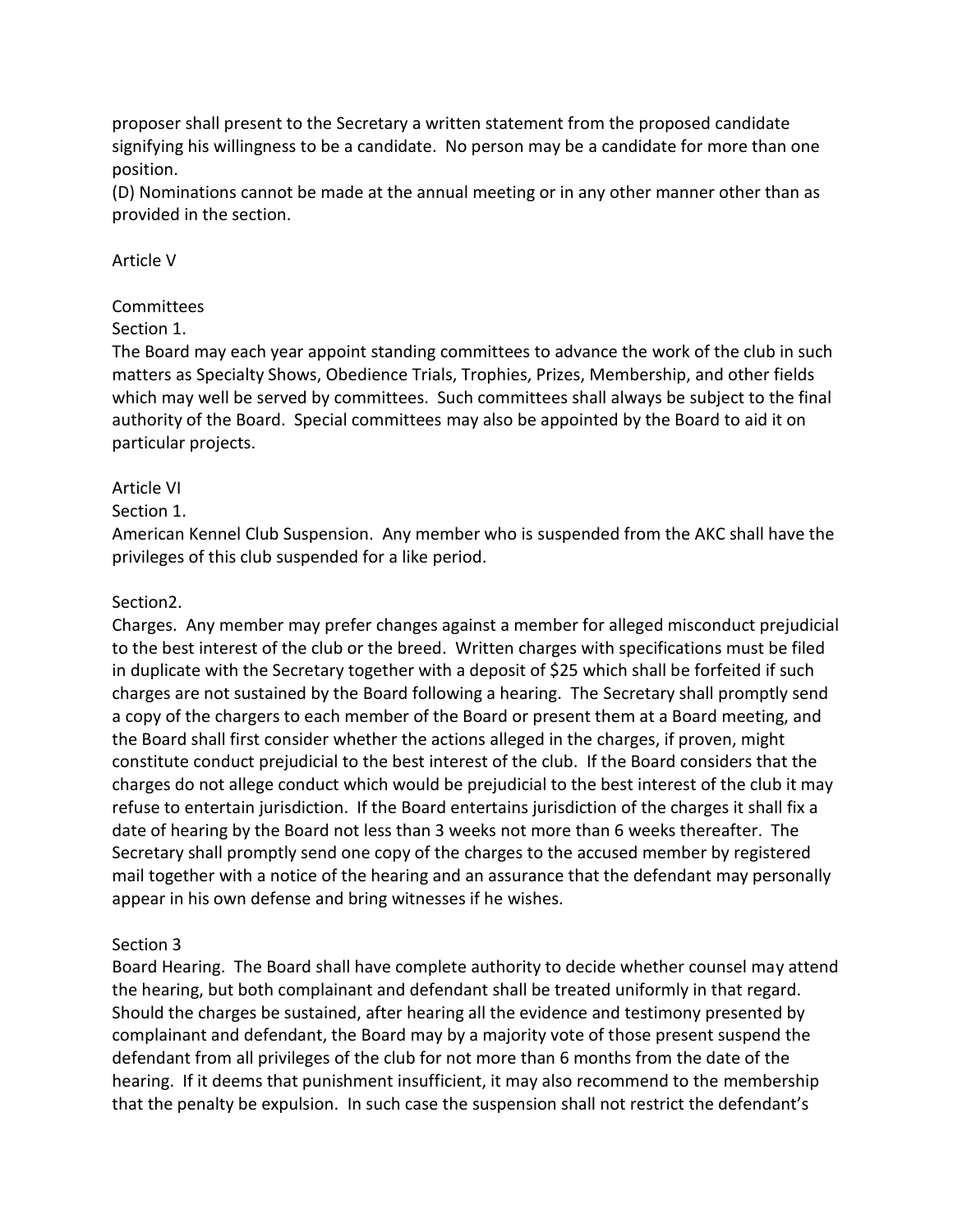right to appear before his fellow members at eh ensuing club meeting which consider the Board's recommendation. Immediately after the Board has reached a decision, its finding shall be put in written form and filed with the Secretary. The Secretary, in turn, shall notify each of the parties of the Board's decision and penalty, if any.

#### Section 4

Expulsion. Expulsion of a member from the club may be accomplished only at a meeting of the club after a Board hearing and upon the Board's recommendation as provided in Section 3 of this Article. Such proceeding may occur at a regular or special meeting of the club to be held within 60 days, but not earlier than 30 days after the date of the Board's recommendation of expulsion. The defendant shall have the privilege of appearing on his own behalf, though no evidence shall be taken at this meeting. The President shall read the charges and the Board's findings and recommendations, and shall invite the defendant, if present, to speak in his own behalf if he wishes. The meeting shall then vote by secret written ballot on the proposed expulsion. A 2/3 vote of those present and voting at the meeting shall be necessary for expulsion. If expulsion is not so voted the Board's suspension shall stand.

## Article VII

Amendments

Section 1.

Amendments to the Constitution and Bylaws may be proposed by the Board of Directors or by written petition addressed to the Secretary signed by twenty percent of the membership in good standing. Amendment proposed by such petition shall be promptly considered by the Board of Directors and must be submitted to the members with recommendations of the Board by the Secretary for a vote within three months of the date when the petition was received by the Secretary.

# Section 2.

The constitution and Bylaws may be amended by a 2/3 majority vote of the members present and voting at any regular or special meeting called for the purpose, provided the proposed amendment have been included in the notice of the meeting and mailed to each member at least two weeks prior to the date of the meeting

Article VIII

# **Dissolution**

Section 1.

Dissolution. The club may be dissolved at any time by the written consent of not less than 2/3 of the members. In the event of the dissolution of the club other than for purposed of reorganization whether voluntary or involuntary or by operation of law, none of the property of the club shall be distributed to any members of the club; but after payment of the debts of the club its property and assets shall be given to a charitable organization for the benefit of dogs.

Article IX